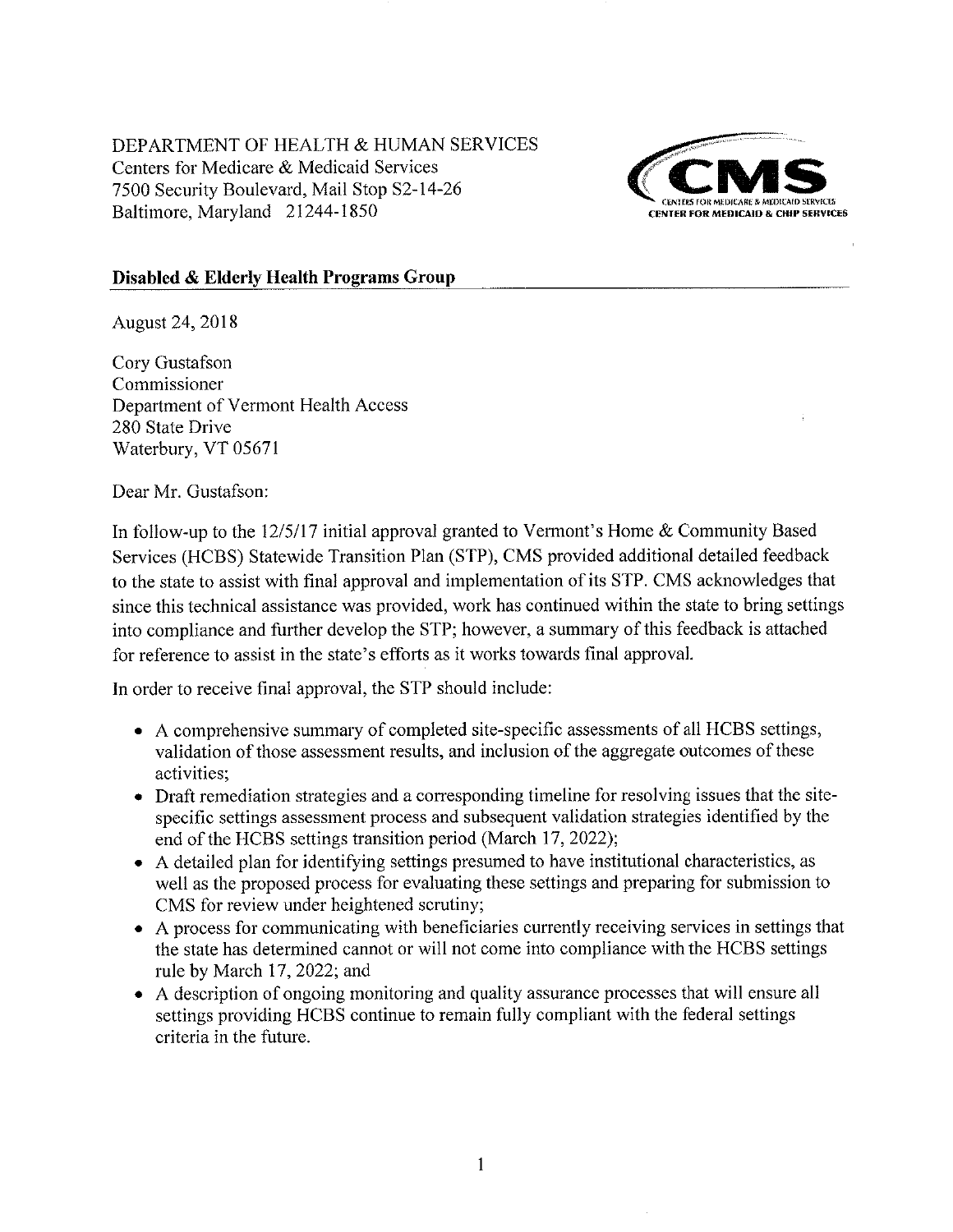Prior to submitting the updated version of the STP for consideration of final approval, the state will need to issue the STP for a minimum 30-day public comment period. I want to personally thank the state for its efforts thus far on the HCBS STP, and look forward to the next iteration of the STP that addresses the feedback in the attachment.

Sincerely,

 $(L)$  $-\cancel{1}$ fer 8

Ralph F. Lollar, Director Division of Long Term Services and Supports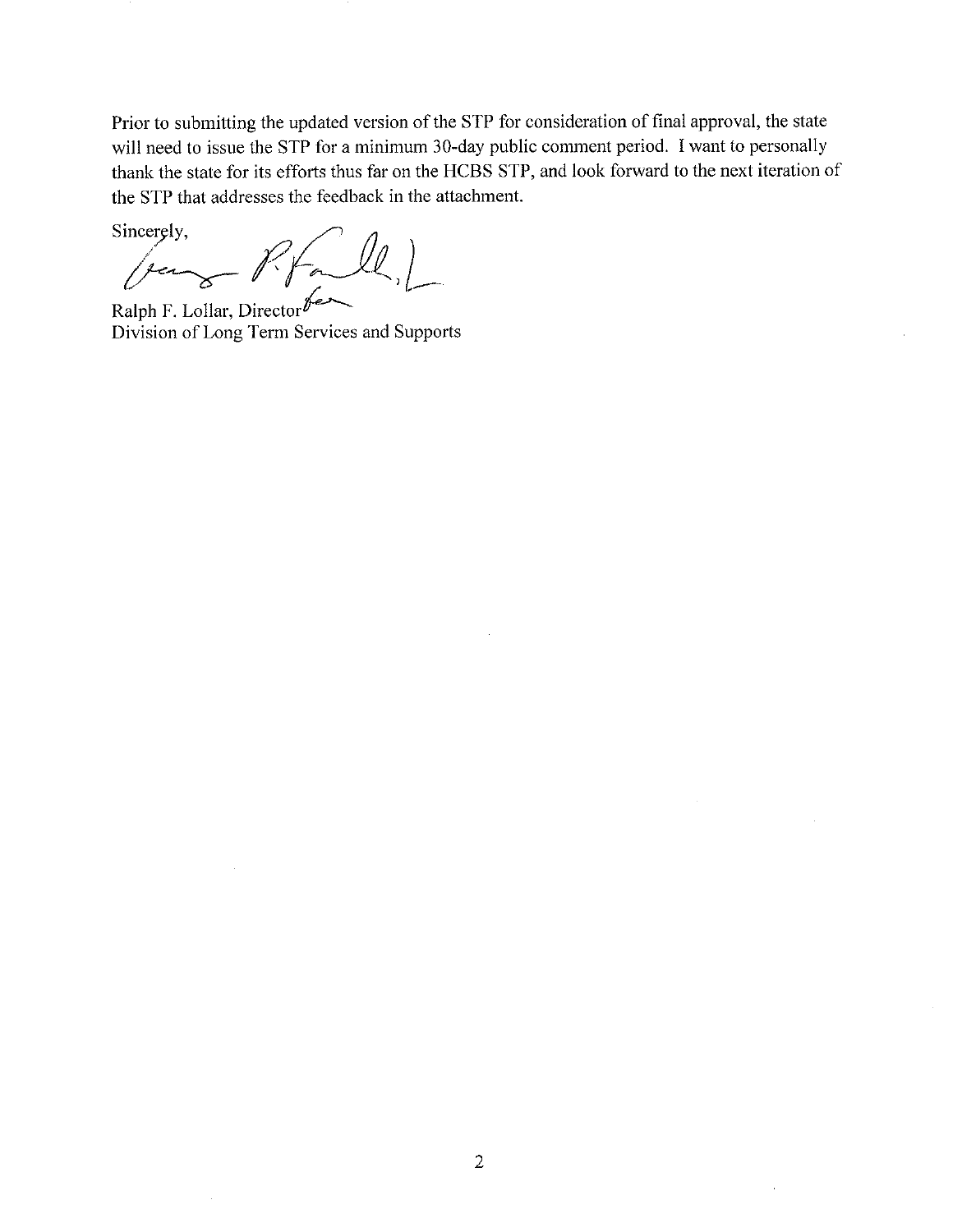# ATTACHMENT

# Additional CMS feedback on areâs where improvement is needed by the State of Vermont in order to receive final approval of the HCBS Statewide Transition Plan

PLEASE NOTE: It is anticipated that the state will need to go out for public comment once these changes are made and prior to resubmitting to CMS for final approval. The state is requested to provide a timeline and anticipated date for resubmission for final approval as soon as possible.

## Person-Centered Planning

CMS requests the state clarify in the comprehensive quality strategy (CQS) that Person-Centered Planning criteria do not have a phase-in allowance; these criteria were effective March <sup>17</sup>,2014, with the exception of the provisions outlining documentation requirements for modifications to the settings criteria.

# Site-SÞecific Settings Assessment Process

- The STP is silent regarding the number of settings to be assessed for each service population group, with the exception of Developmental Disability Services. Please provide the total number of settings subject to the HCBS Settings Rule by specialized service population group. a
- Group Settings: As a reminder, all settings that group or cluster individuals for the purposes ofreceiving HCBS must be assessed by the state for compliance with the rule. This includes all group residential and non-residential settings, including but not limited to prevocational services, group supported employment and group day habilitation activities.
- **Provider self-assessment surveys:** The state has developed electronic surveys and  $\bullet$ provided links to the survey tools. The STP does not provide information regarding the state's strategy to ensure each setting has completed a self-assessment. The STP states "to increase response rate, a process will be created to follow-up with providers failing to meet requested response timeframes. Based on the results of the survey, an authorized representative of each provider will attest in writing whether they believe that their organization's rules and policies are either fully compliant with the new rules or that remediation is necessary  $(pg.13)$ ."
	- o Please confirm in the STP that providers completed a distinct self-assessment for each individual setting providing Medicaid-funded HCBS.
	- o Please confirm that the self-assessment process evaluates the experience of individuals receiving HCBS in each setting.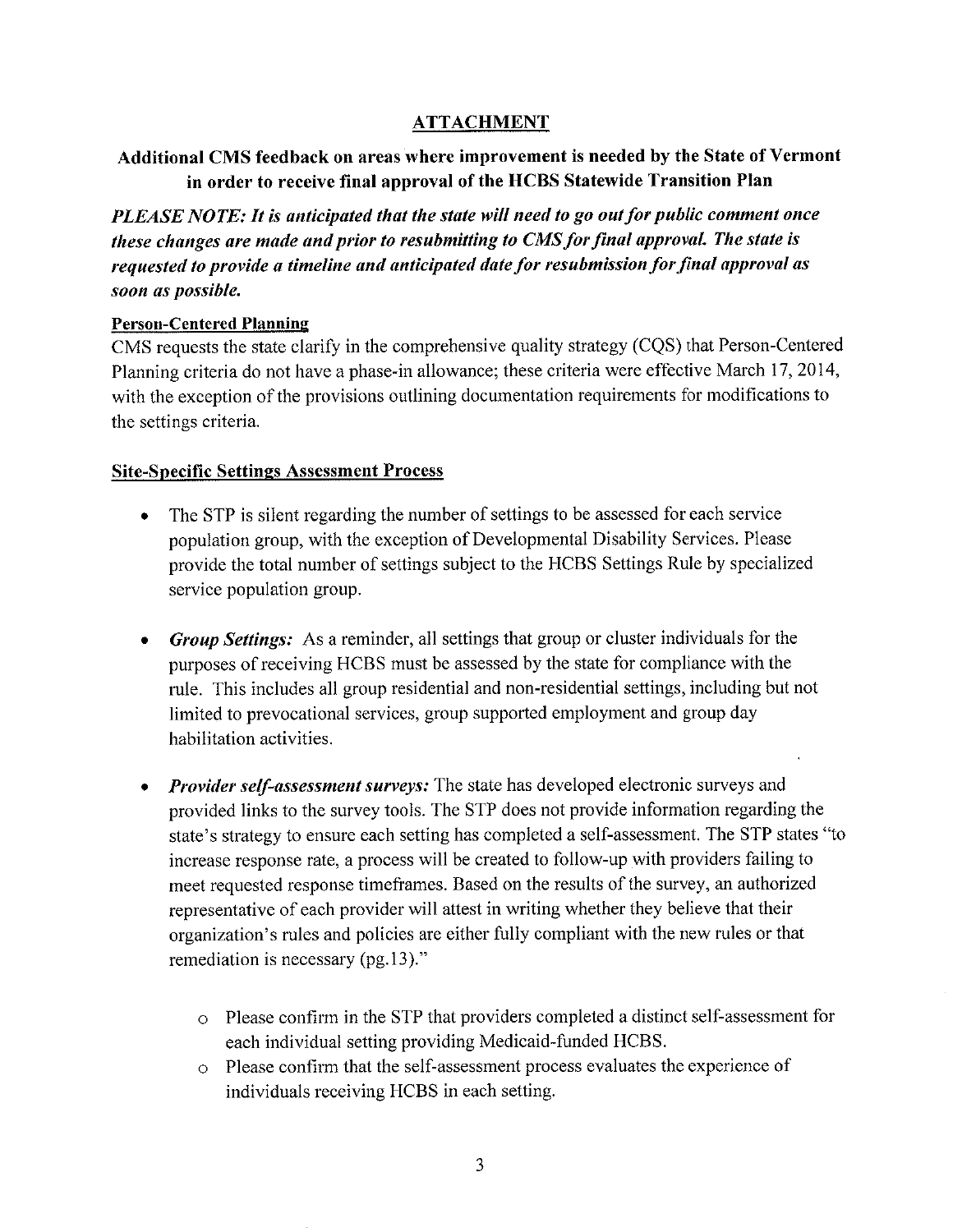**Individual, Private Homes**: The state may make the presumption that privately owned or rented homes and apartments of people living with family members, friends, or roommates meet the home and community-based settings criteria if they are integrated in typical community neighborhoods where people who do not receive home and community-based sewices also reside. A state will generally not be required to verify this presumption. However, the state must outline what it will do to monitor compliance of this category of settings with the regulatory criteria over time. CMS requests that Vermont provide additional details about its strategy for compliance monitoring of these settings. Note, settings where the benefrciary lives in a private residence owned by an umelated caregiver (who is paid for providing HCBS to the individual), are considered provider-owned or controlled settings and should be evaluated as such.

#### Validation of HCBS Setfinss

States are responsible for assuring that all HCBS settings comply with the settings criteria. States may use a combination of various strategies to assure that each setting is properly validated (including but not limited to state onsite visits; data collection on beneficiary experiences and consumer feedback; leveraging of existing case management, licensing  $\&$  certification, and quality management review processes; partnerships with other federally-funded state entities, including but not limited to Developmental Disability and aging networks; and state review of data from operational entities, such as managed care organizations (MCOs) or regional boards/entities; provider policies, consumer surveys, and feedback from external stakeholders), so long as compliance with each individual setting is validated by at least one methodology beyond the provider self-assessment.

The STP indicates the state will develop a plan to validate the results of the provider-specific self-assessment during Phase 2, due  $12/31/16$ . "At this time, the state plans to validate the results using a mixed-methods approach - using consumer survey as well as data from related oversight and monitoring activities that use a variety of desk and onsite review methodologies and tools (pg.  $12$ )."

- Please include additional details in the STP about the state's plan to validate the provider self-assessments.
- Please provide information in the STP about the state's plan for site visits, including the number of settings to receive site visits and when and how they will occur.

Once the state's validation activities have been completed, please provide an updated chart of the number of settings falling into categories of compliance (fully compliant with the settings criteria, could come into full compliance with modifications, cannot comply with the federal settings criteria, or are presumptively institutional in nature).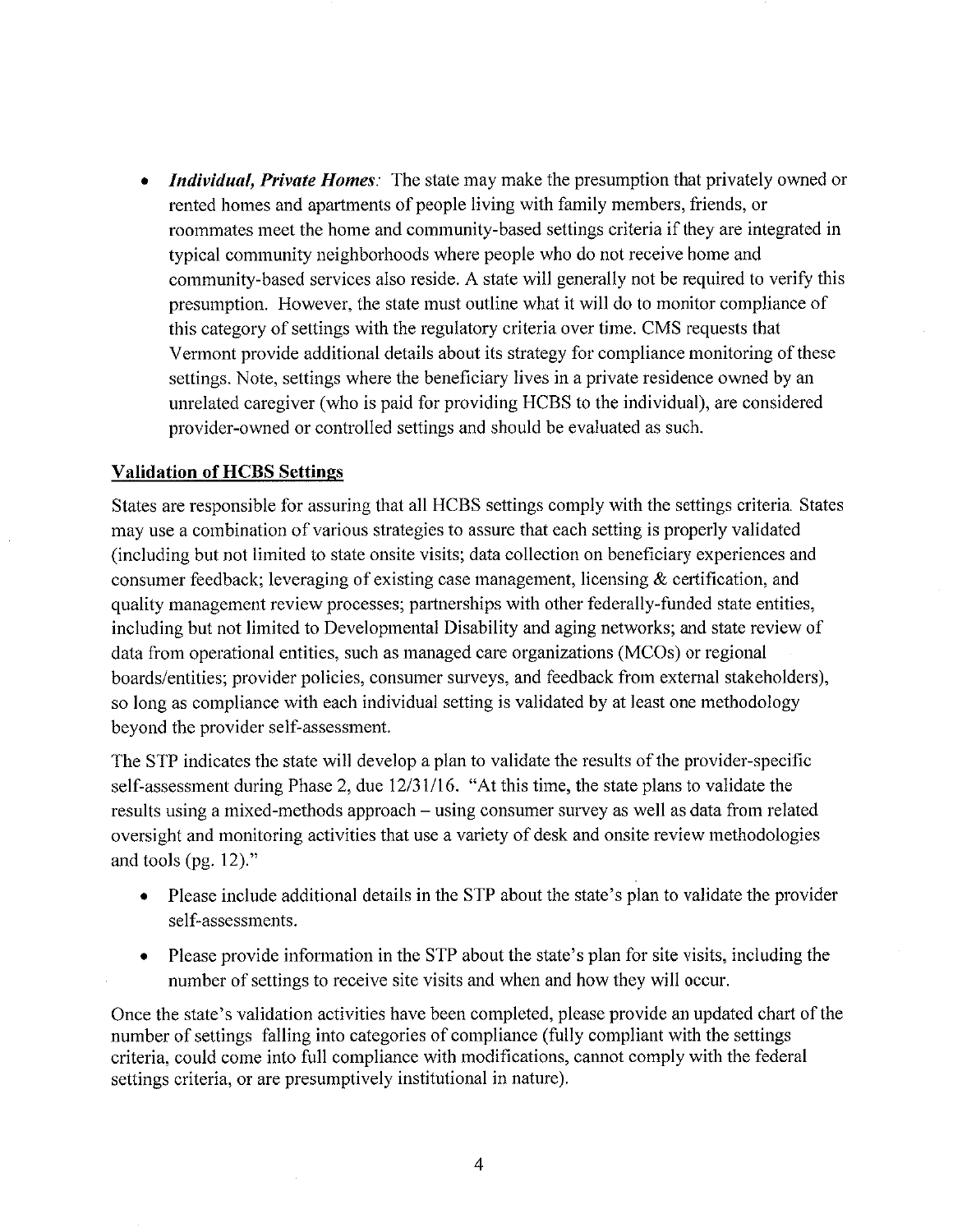### **Remediation Strategies**

- Site-Specific Remediation: The STP indicates that "Providers that indicate that remediation is necessary will be required to submit a Corrective Action Plan to the State within 30 days of submission of the provider self-assessment. The State will work with providers, through a corrective action process, to improve the quality of care and the setting characteristics to align with State and federal HCBS standards (pg. 13)." Please provide the following additional information: a
	- Describe the process that the state will take to assure that any discrepancies between the consumer responses and/or other validation strategy and provider self-assessments are addressed.
	- . Describe in more detail what state strategies will be employed to support site-specific remediation.
	- Describe the process the state will employ to track progress with site-specific corrective action plans to ensure HCBS settings will achieve compliance by the March 2022 deadline.
	- Please provide a detailed plan the state will use for communicating and assisting beneficiaries currently receiving services in setlings that are determined not to be able to come into compliance prior to the end of the transition period that includes:
		- o A description for how participants will be offered informed choice and assistance in locating a compliant residential or nonresidential setting in which HCBS are provided or accessing alternative funding streams.
		- o An estimated number of beneficiaries who are in settings that the state anticipates will not be in compliance by the end of the transition period and may need to access alternative funding streams or receive assistance in locating a compliant setting.
		- o Confirmation of the state's timeline for supporting beneficiaries in exploring and securing alternative options should a transition out of a non-compliant setting be necessary.
		- o An explanation of how the state will ensure that needed services and supports are in place in advance of the individual's transition.
- Non-Disability Specific Settings: Please provide clarity on the manner in which the state will ensure that beneficiaries have access to services in non-disability specific settings among their service options for both residential and non-residential services. The STP should also indicate the steps the state is taking to build capacity among providers to increase access to non-disability specific setting options across home and communitybased services.

# **Ongoing Monitoring of Settings**